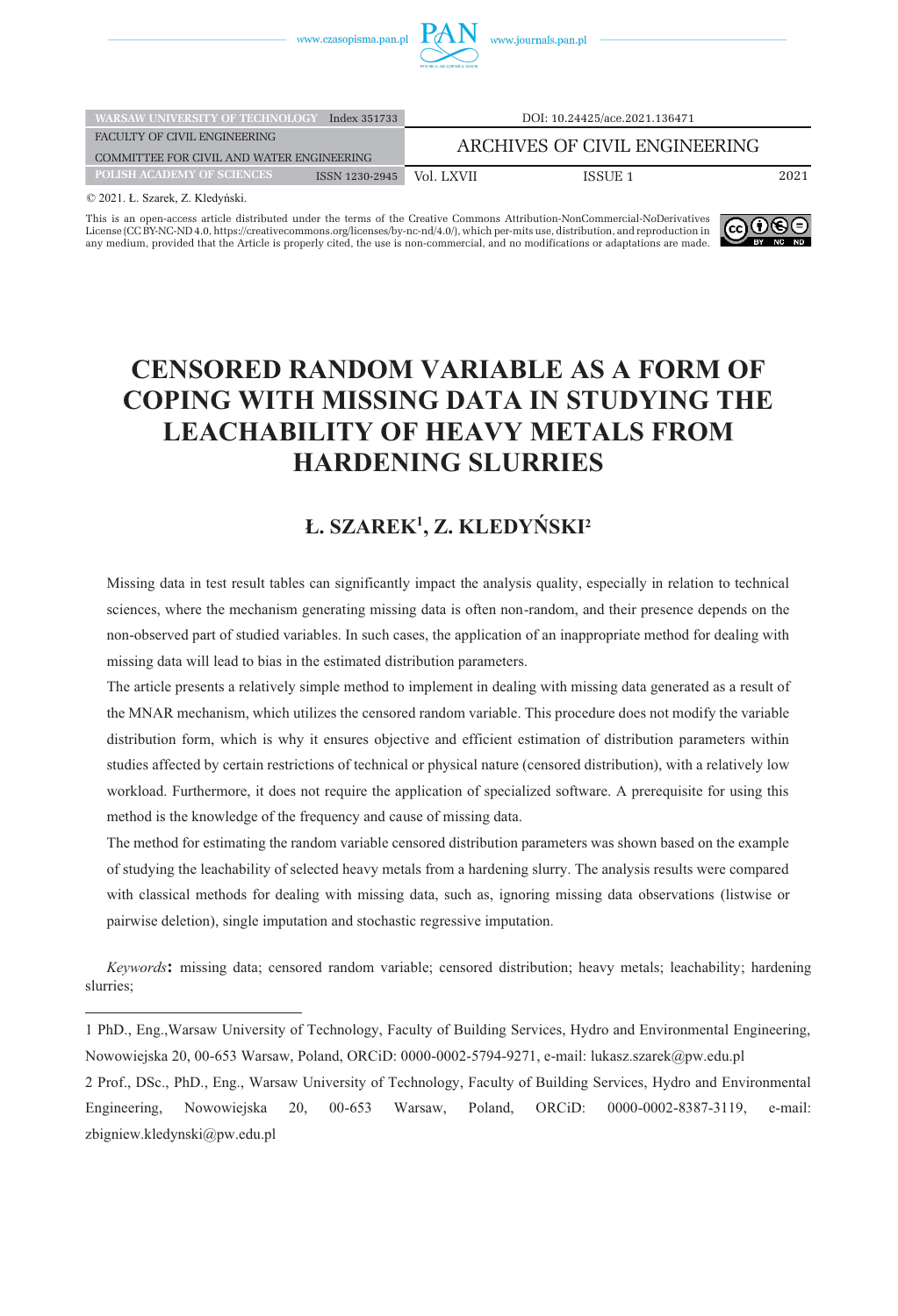

## **1. INTRODUCTION**

Missing data are frequent in various types of studies, which can result from the properties of the subject matter, as well as the nature of the very research. Despite attempts at achieving data completeness, in practice we should expect missing data. Missing data can significantly impact the analysis results, and even lead to erroneous conclusions in extreme cases.

There are three basic mechanisms that are distinguished, which generate missing data  $[1-4]$ :

- 1) MCAR (missing completely at random) a fully random mechanism. Missing data are defined as completely random, when the probability of missing data neither depends on the observed or missing values of the studied variable nor the unstudied variables. It is a particular case of the MAR mechanism, in which the population parameters can be estimated based on the acquired data set, and its gaps can be ignored. However, the statistical power of testing is lost in this case. An example of it can be a situation, where the results were not saved in random moments due to connection failure.
- 2) MAR (missing at random) a random mechanism. Missing data are defined as missing at random, when the probability of their occurrence depends solely on the observed values and external factors. It is assumed that there is no link between the missing data and the values of non-tested variables. In this case, when the cause of missing data is taken into account in the analysis, the population distribution parameters can be estimated in an unbiased way, just like with MCAR. An example is studying two variables, one of which (e.g. kinetic energy of an electron swept from a metal surface) can be observed only above a certain limit value of the second variable (in this case, the limit frequency in the photoelectric phenomenon). Missing data depends on a variable without gaps.
- 3) MNAR (missing not at random) a non-random mechanism. Missing data are defined as missing not at random, when the probability of their occurrence depends on the part of nonobserved values of studied variable and external factors. In the event of ignoring missing data, this mechanism leads to estimating biased population distribution parameters. A situation, where the values of the studied variable (e.g. mass) can exceed the measurement range of the applied instruments can be used an example here.

MAR and MNAR mechanisms do not only apply to data, but also to their analysis manner [2]. The presented missing data mechanisms are not mutually exclusive, and are practically not found in pure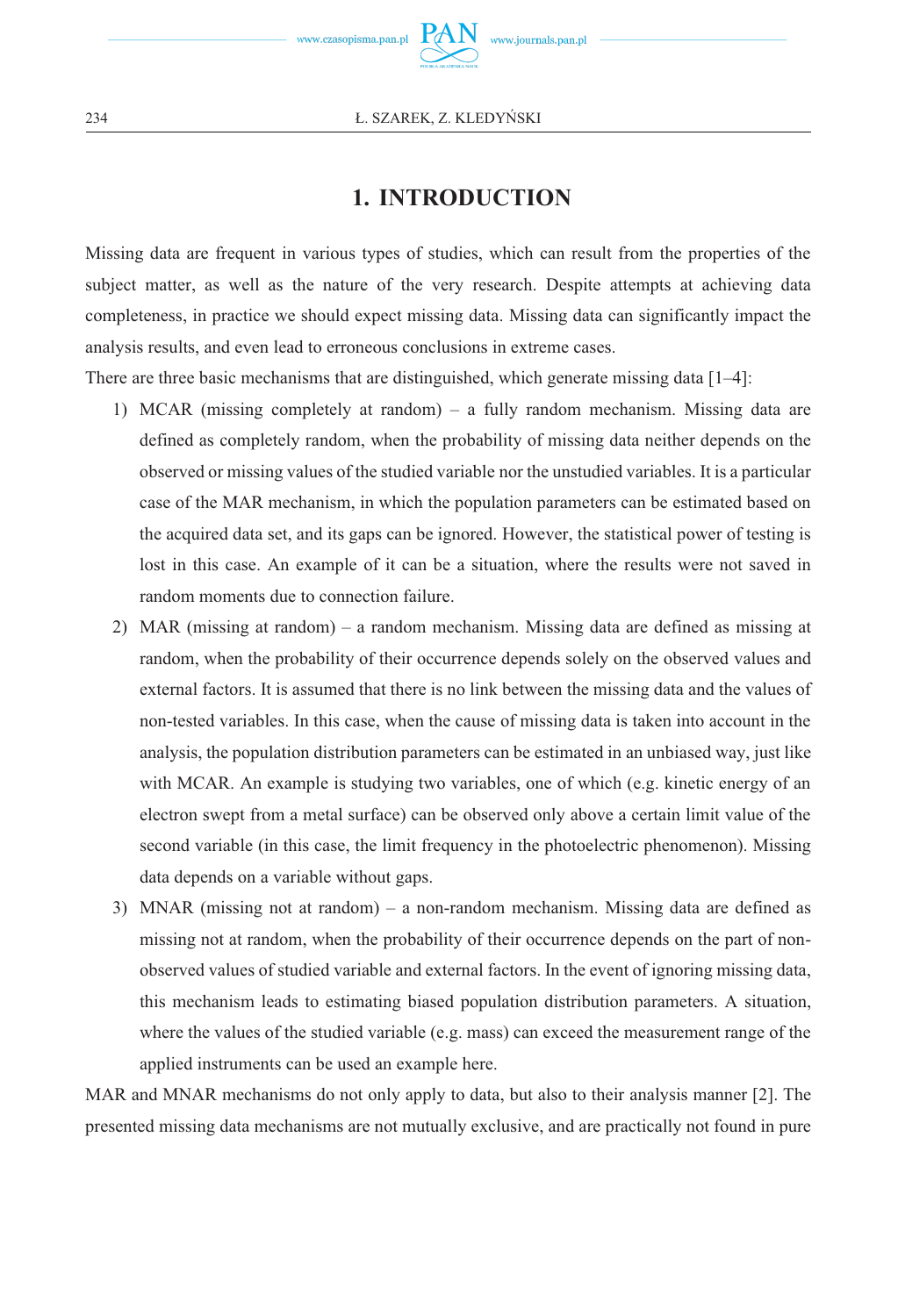

form. This is why it is most convenient to treat missing data as an outcome of both mechanisms, MAR and MNAR.

Missing data leads to numerous issues in terms of analysis and inference, including distorted distributions of analysed variables and increased estimator bias [5]. Various manners of observing their impact on the test results are applied, depending on the mechanisms generating missing data.

In terms of MCAR, the easiest approach is excluding all observations indicating gaps from the analysis (listwise deletion). However, this leads to the loss of test statistical power, and if the missing data mechanism is different than MCAR, the distribution is truncated, which in turn is associated with encumbering estimated parameters.

Another solution is removing observations in pairs (pairwise deletion); however this hinders the multidimensional analysis because it makes estimating degrees of freedom difficult (each variable pair can have a different number), which in turn impairs the application of statistical tests.

Various imputations, which involve replacing the non-observed variable parts with specific values are also used. They affect the precision estimates, e.g. single imputation leads to encumbering estimated parameters, primarily lowering the variance [5, 6].

The aforementioned classic methods of dealing with missing data, though uncomplicated in terms of implementation, are not universal and their effectiveness depends on the missing data mechanism.

In natural and technical sciences, the MNAR mechanism is often the backbone of missing data (e.g. limitations resulting from the properties of the test equipment, tested sample, etc.). The article presents a relatively simple method for dealing with missing data resulting from the MNAR mechanism, which utilizes the random variable of mixed character [7] in the analysis, often applied in, e.g., medical [8] and economic [9] sciences.

### **2. CENSORED RANDOM VARIABLE**

A censored random variable is the name for the quantitative variable *x*, the studied characteristics of which are known up to (or beyond) a certain value *x0*. Examples of such variables in civil engineering and environmental engineering are all variables defined in studies affected by certain limitations of technical or physical nature, within the test apparatus or experiment sample, e.g., substance concentration (limitation resulting from the determination limit, which the applied test method is characterized by), mechanical strength (limitation resulting from the measuring range of the durometer), fatigue strength (interrupted testing of samples not destroyed after a sufficiently high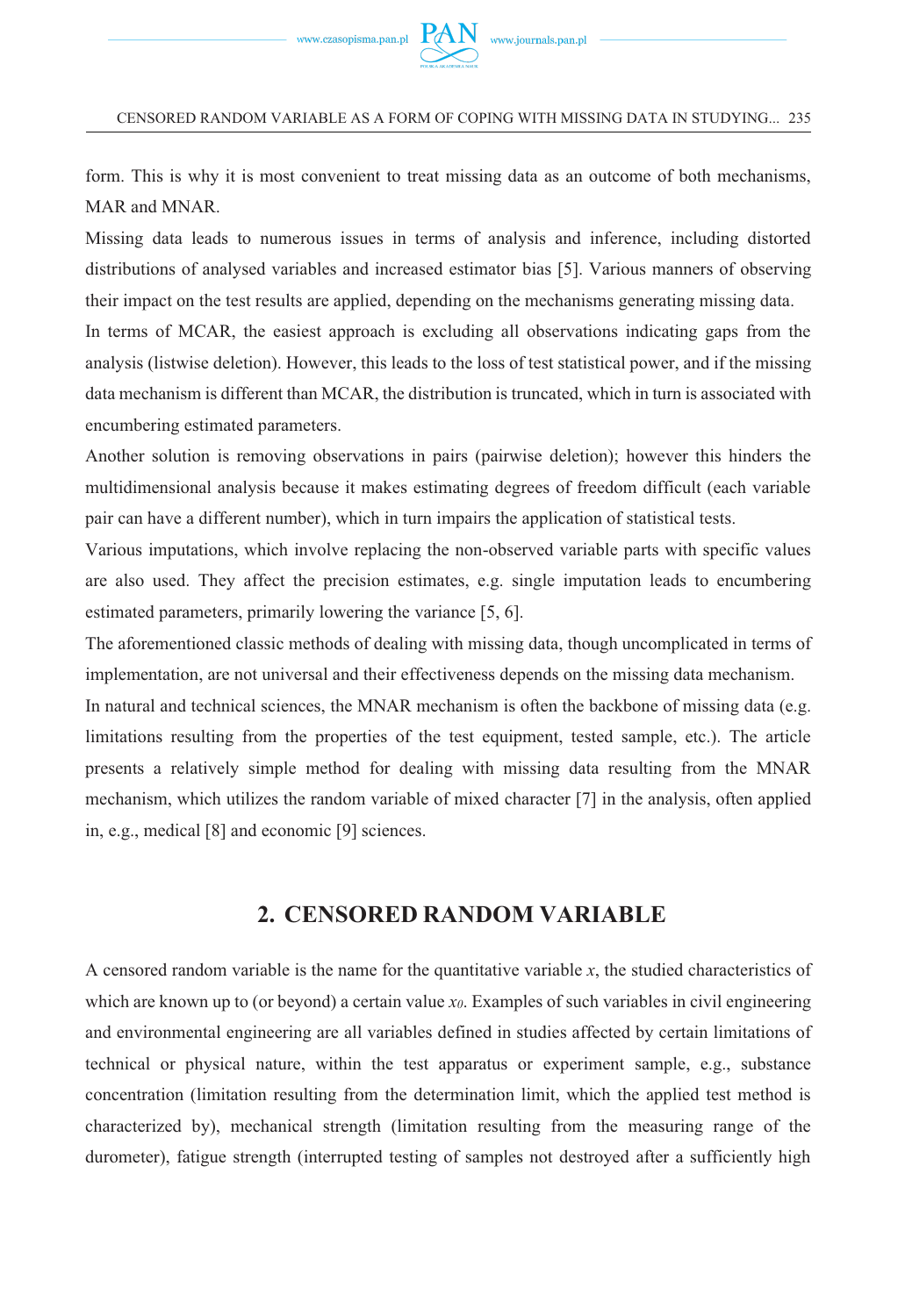#### **Ł. SZAREK, Z. KLEDYŃSKI**

number of loading cycles), sample mass (limitation resulting from the measuring range of the scale), maximum depth of water penetrating the sample during material tightness tests [10] (limitation resulting from the dimensions of the sample), etc.

In such cases, the phenomenon of missing data formation can be considered as an MNAR mechanism because the observed variable section is present only within its certain value range, whereas missing data depend on its non-observed part and external factors. This impacts the manner of dealing with missing data [1].

The censored random variable character impacts its empirical distribution form. Observed values of the variable *x* enable describing the native population only within the range of values lower (or higher) than  $x_0$ . This is why, the theoretical random variable (non-censored) population distribution shall be subjected to appropriate modification, called distribution censoring [7, 11].

A censored distribution differs from the distribution of the total population only in that the detailed frequencies are known merely to a certain value *x0* of the random variable (or beyond this value), and the population specific (theoretical) distribution form is maintained, i.e., it is not subject to modification specific to, e.g., the distribution truncating procedure [12]. Assuming that the probability of occurrence of values lower (or higher) than  $x_0$  is concentrated at point  $x_0$  and if the non-censored distribution is continuous (e.g. normal), the censored distribution will be a mixed distribution with its spinode at  $x_0$  [13]. This means that there is a different from zero probability of a censored random variable adopting the value  $x_0$ , but apart from that, for  $x > x_0$  (or  $x < x_0$ ) it behaves like a continuous variable (Figure 1).



Fig. 1. Compared approaches towards estimating the theoretical distribution of a censored variable. Truncated distribution (1); censored distribution (left-side censoring) observed section (2), non-observed section (3); theoretical distribution of the total population  $(2+3)$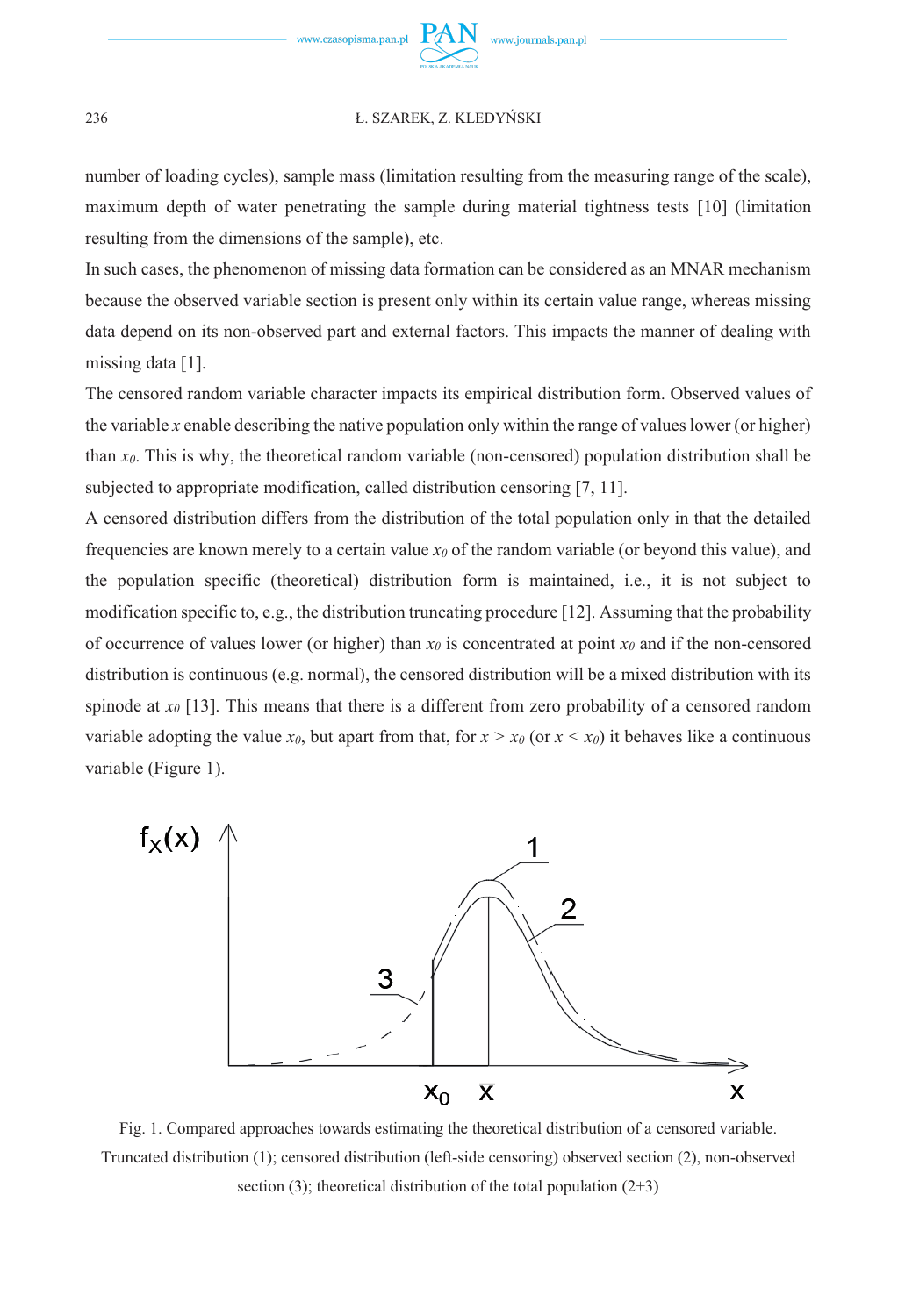## **3. ESTIMATING CENSORED DISTRIBUTION PARAMETERS**

The method for estimating the random variable censored distribution parameters is presented using an example of the leachability study of selected heavy metals (lead, zinc, copper, chromium, cadmium) in eluates sampled from a hardening slurry composed with an admixture of fly ash derived from the thermal treatment of municipal sewage sludge [14].

The concentration of selected heavy metals in sampled eluates was determined using the flame atomic absorption spectroscopy (FAAS) method. Table 1 shows the determination limits of metals, whose leachability was studied.

| Heavy metal              | Determination limit<br>[mg/dm <sup>3</sup> ] | Concentration value used for imputation<br>$[mg/dm^3]$ |  |  |
|--------------------------|----------------------------------------------|--------------------------------------------------------|--|--|
| $\text{Zinc}(\text{Zn})$ | 0.01                                         | 0.005                                                  |  |  |
| Copper (Cu)              | 0.02                                         | $\overline{\phantom{a}}$                               |  |  |
| Lead (Pb)                | 0.03                                         |                                                        |  |  |
| Cadmium (Cd)             | 0.01                                         | 0.005                                                  |  |  |
| Chromium (Cr)            | 0.03                                         | 0.015                                                  |  |  |

Table 1. Method's determination limits and values adopted for imputation

The concentration of heavy metals in the eluate was treated as the random variable.

The test involving the distribution form of concentration variable *ci* was conducted for lead, owing to the concentration of this element in the eluate, which exceeded the determination value in all considered cases (Table Z1 – 1 Attachment 1). Eluates ( $n = 95$ ) from hardening slurry samples were analysed. The Chi-square goodness-of-fit test with a significance level of  $\alpha = 0.05$  was applied. The  $H_0$  null hypothesis was that the random variable  $c_i$  had a Lognormal distribution. The form of the null hypothesis results directly from the physical nature of the concentration, which adopts solely positive values. Figure 2 contains a histogram with the test probability *p* and test statistics value  $\chi^2$ , which indicate the lack of grounds to reject the null hypothesis at the established level of significance. Table 2 shows the distribution parameters with selected statistics.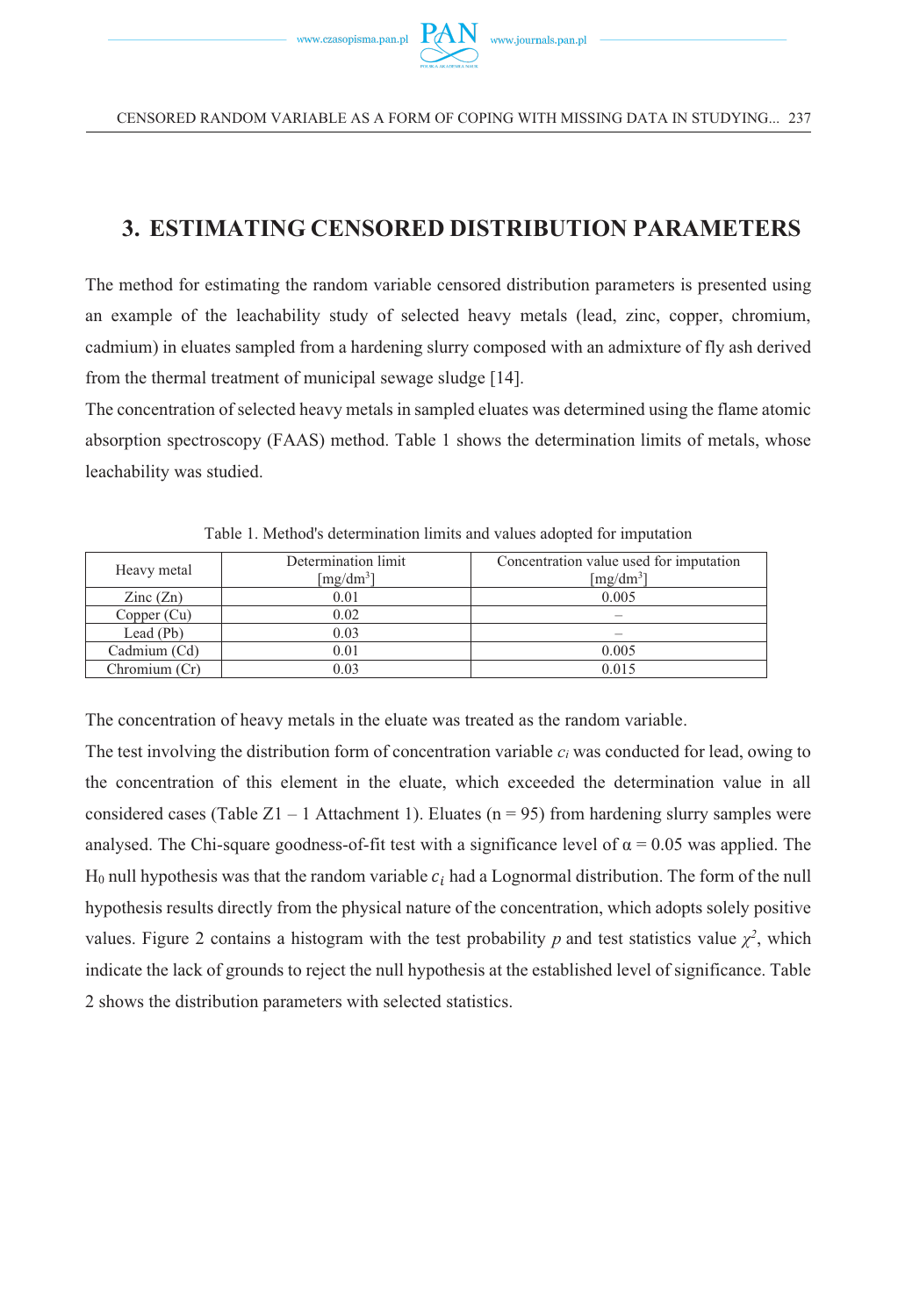

#### **L. SZAREK, Z. KLEDYŃSKI**



Variable: Ci, Distribution: Lognormal

Fig. 2. Histogram for the empirical and expected distributions of lead concentrations in all eluate fractions  $(\alpha = 0.05; \chi^2_{\alpha} = 5.991465)$ 

|           | Lognormal concentration distribution<br>parameters $c_i$ | Selected statistics $[mg/dm3]$ |                                      |                                    |        |  |
|-----------|----------------------------------------------------------|--------------------------------|--------------------------------------|------------------------------------|--------|--|
|           |                                                          | Expected<br>value<br>EIXI      | Standard<br>deviation<br><b>SDIX</b> | Modal value<br>Median $[X]$<br>ΓX] |        |  |
| $-2.0044$ | 0.2661                                                   | 0.1396                         | 0.03781                              | 0.1347                             | 0.1255 |  |

Table 2. Distribution parameters and selected lead concentration statistics

The results of concentration determination for lead, zinc, copper, cadmium and chromium, in all eluate fractions, are given in Attachment 1. The obtained concentrations reached values below and above the determination limit. This means that there was a case of the non-random missing data generation mechanism (MNAR). The occurrence of a non-observed result depended on the nonobserved section of the studied variable and the external factor – measuring device accuracy.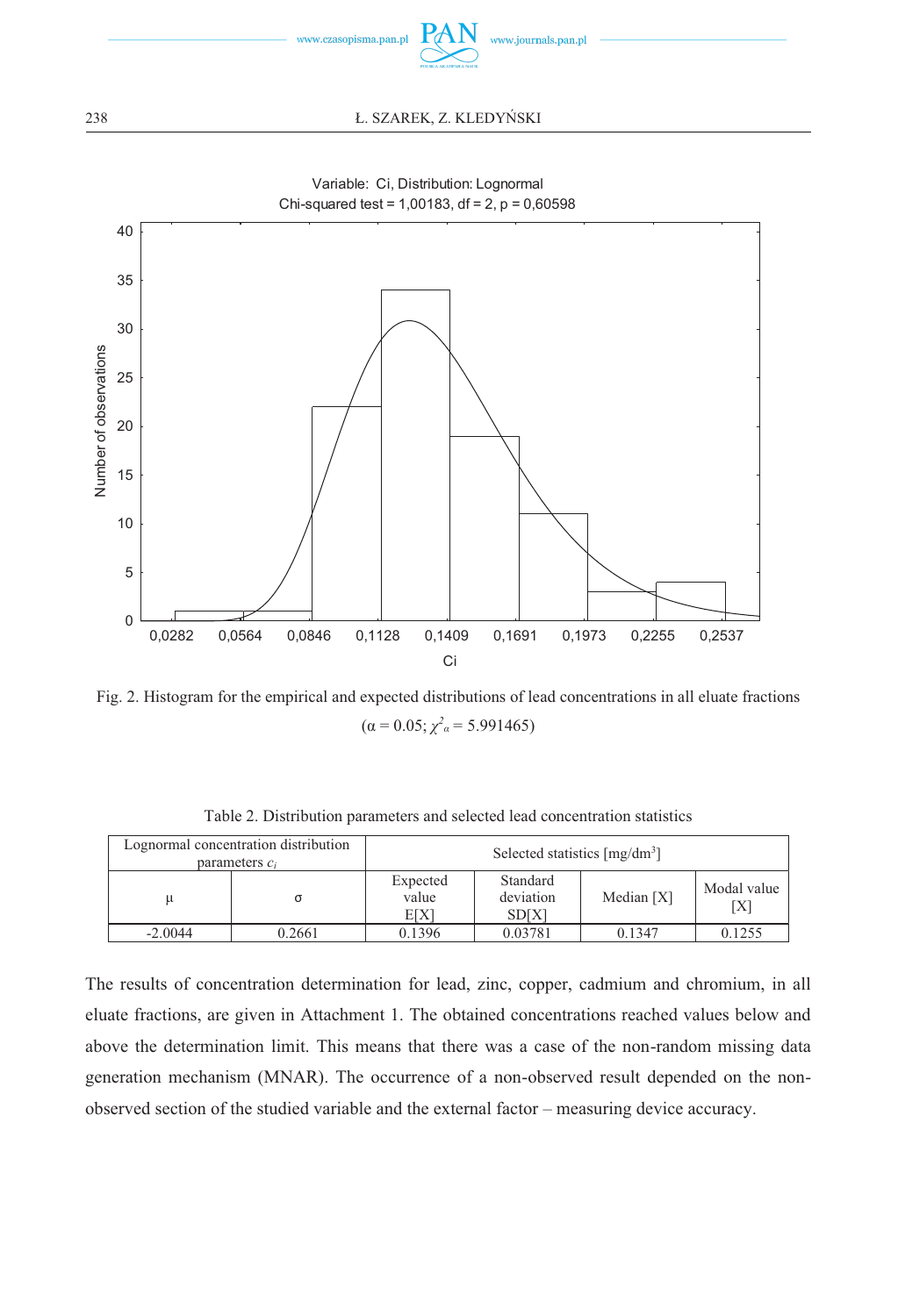

A binomial distribution was used for the calculations. The work involved calculating, for each metal and according to Formula 1, the frequency of concentrations below the determination limit *p\** . The confidence interval limits for *p\** (Table 3) were calculated according to Formula 2 [15].

$$
p^* = \frac{Y}{n} \tag{1}
$$

$$
\frac{2Y + u_{\alpha}^2 - K}{2(n + u_{\alpha}^2)} < p < \frac{2Y + u_{\alpha}^2 + K}{2(n + u_{\alpha}^2)}\tag{2}
$$

$$
K = u_{\alpha} \sqrt{u_{\alpha}^2 + 4Y(1 - p^*)}
$$

where:

 $p^*$  – fraction of concentrations below the determination limit [-],  $n$  – sequence size [-],  $Y$  – number of concentrations below the determination limit [-],  $u_{\alpha}$  – critical value of the normal distribution for significance level α [-].

Table 3 Sizes and frequencies of analysed heavy metal concentration below determination limit

| Heavy metal                                  | Zn                 | Cu                 | Сd                 | Сr                 |  |  |
|----------------------------------------------|--------------------|--------------------|--------------------|--------------------|--|--|
| Size $n^*$ of concentration                  | 95                 | 95                 | 95                 | 95                 |  |  |
| determinations [-]                           |                    |                    |                    |                    |  |  |
| Number of results below                      | 63                 | 95                 | 49                 | 8                  |  |  |
| the determination limit [-]                  |                    |                    |                    |                    |  |  |
| Fraction of results below                    |                    |                    |                    |                    |  |  |
| the determination limit $p^*$                | 0.663              | 1.000              | 0.516              | 0.084              |  |  |
|                                              |                    |                    |                    |                    |  |  |
| Confidence level intervals                   | $0.563 \div 0.750$ | $0.961 \div 1.000$ | $0.417 \div 0.614$ | $0.043 \div 0.157$ |  |  |
| for $p^*$ ( $\alpha$ =0.05) [-]              |                    |                    |                    |                    |  |  |
| $*$ – size <i>n</i> was applied in Formula 3 |                    |                    |                    |                    |  |  |

The concentrations for each of the metals were arranged in an ascending order, matching each value  $c_i$  with an empirical distribution function value  $F^*$ , calculated based on Formula 3, recommended in the case of asymmetric distributions [12].

$$
F^*(c_{i(i)}) = \frac{i - 0.3}{n + 0.4}
$$
\n(3)

where: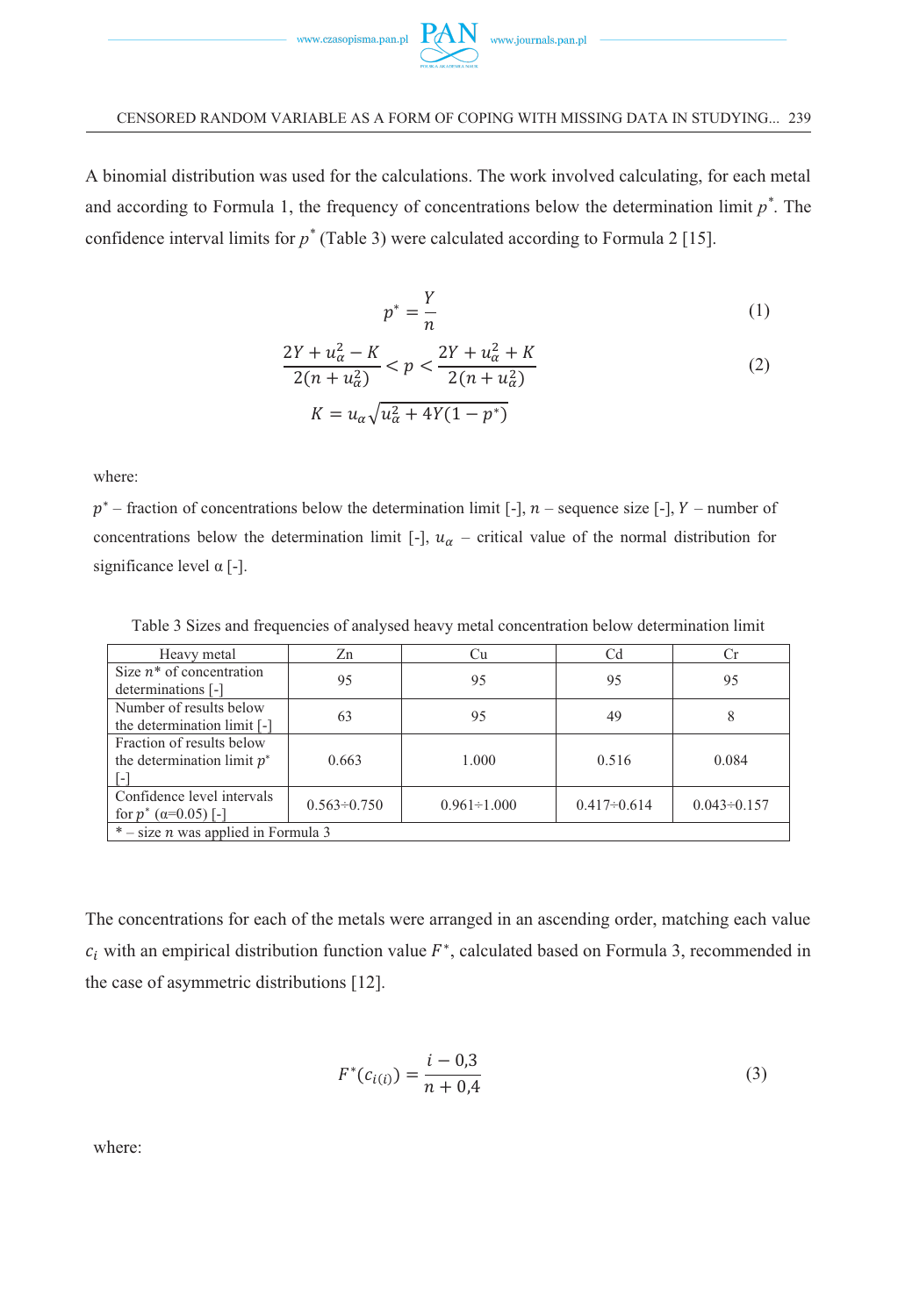$i$  – number of value  $c_{i(i)}$  in the series [-].

Due to the fact that it is the easiest to determine a distribution function for a random variable with a Lognormal distribution using normal distribution tables  $(F_X(x) = F_Y(\ln x))$ , the values  $F^*(c_{i(i)})$  and fractions *p\** were assigned with appropriate critical values of a standardized normal random variable w.

In order to avoid inconvenience associated with negative values  $w$  (for probabilities below 0.5), the authors introduced a variable  $w'$  – so-called. *probit* [12], acc. to Formula 4.

$$
w' = w + 5.\t\t(4)
$$

The magnification value is selected arbitrarily, as long as the values  $w'$  are positive.

Next, each metal was subjected to the analysis of regression between the controlled random variable  $w'$  and the distributing random variable  $\ln c_i$ . Linear regression coefficients  $\ln c_i = A + B \cdot w'$  were estimated using the least square method (LSM). Critical values of a standardized normal random variable w and w' were used to determine parameters  $\mu$  ( $\mu = \ln c_i = A + B \cdot w'$  for  $w = 0$ ) and  $\sigma$ (difference between  $\mu$  and  $\ln c_i = A + B \cdot w'$  for  $w = -1$ ) for the distributions of the variable  $\ln c_i$ (normal distribution). This was used as a base to calculate selected variable distribution parameters  $c_i$  (Lognormal distribution). The analysis results are shown in Tables 4 and 5.

| Heavy metal       | Zn        |                          |           |           |
|-------------------|-----------|--------------------------|-----------|-----------|
| Size of pair set  |           |                          |           |           |
| $(w'; \ln c_i)^*$ | 33        |                          | 47        | 88        |
| $\vert - \vert$   |           |                          |           |           |
| А                 | $-8.7387$ |                          | $-8.4286$ | $-4.9620$ |
|                   | 0.8045    | $\overline{\phantom{a}}$ | 0.7914    | 0.3953    |
| $R^2$             | 0.9621    |                          | 0.9521    | 0.9866    |
| $*$ – given $p^*$ |           |                          |           |           |

Table 4 Summary of analysis results for the regression between variables  $w'$  and  $\ln c_i$ 

Attachment 1, Tables  $Z1 - 2$  to  $Z1 - 5$  summarize metal (zinc, copper, cadmium and chromium) concentrations in ascending order with values of the empirical distribution function, critical value of standardized normal distribution w and probit w', as well as the values of the random variable  $c_i'$ corresponding to the theoretical distribution function values.

The proposed approach (concentration treated as a censored random variable) partially returns the lost information due to insufficient accuracy of the measuring device in the form of a frequency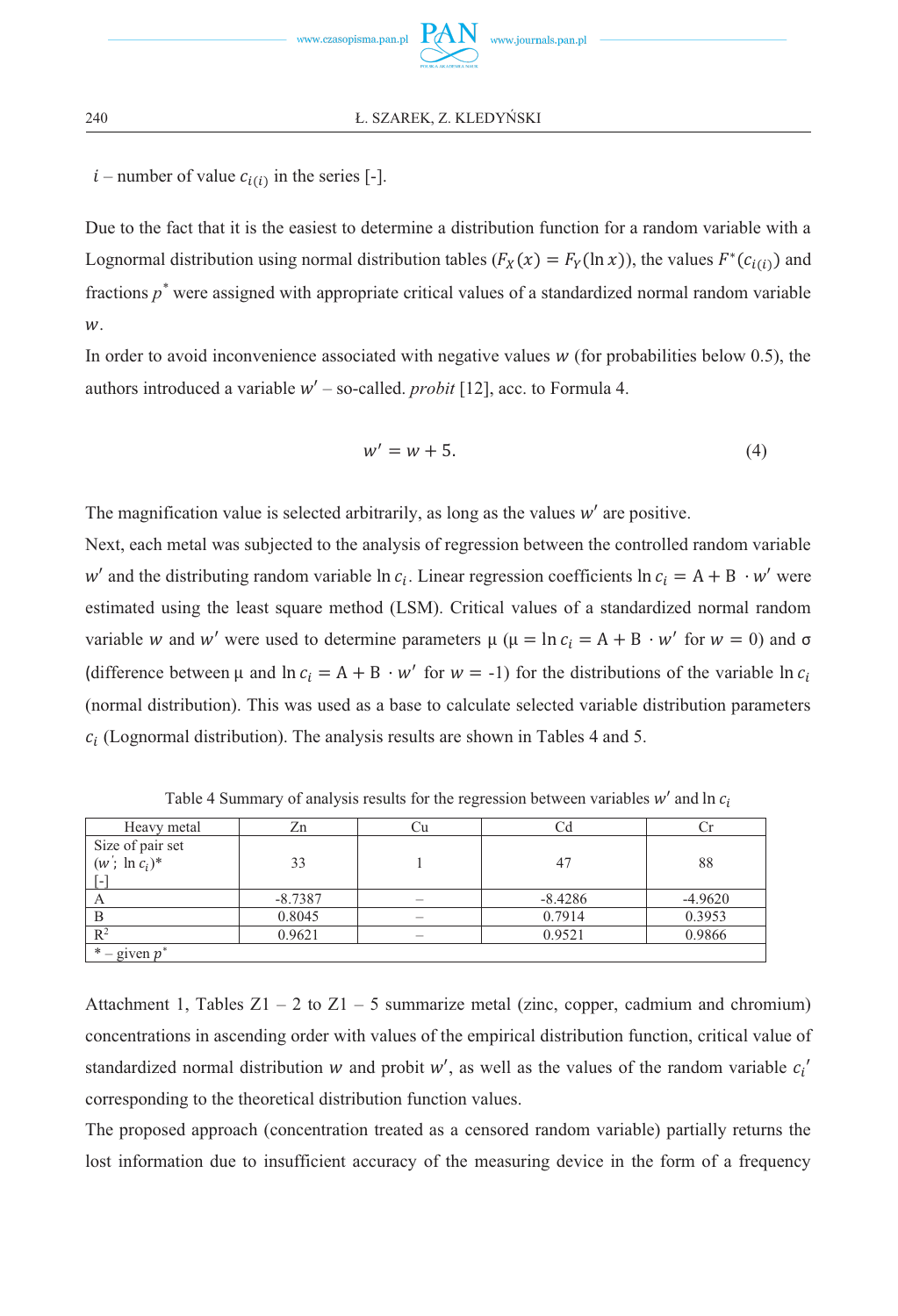

variable  $p^*$ , which enables determining sample distribution parameters. The described scheme cannot be applied when the metal concentration in all tested eluates is below the determination limit, as it was with copper (Table 3). In such a case, the frequency  $p^* = 1$  implies only a single pair of variables  $w'$ – ln  $c_i$  (Table 4).

# **4. COMPARISON OF CONCENTRATION VARIABLE DISTRIBUTION PARAMETERS FOR DIFFERENT CALCULATION METHODS**

Table 5 contains selected statistics calculated using a censored variable scheme, as well as – for comparison – results obtained when taking into account the following, classic approaches to dealing with missing data (unidimensional analysis):

- a) Omission of observations with missing data (truncated distribution) calculations conducted with a complete omission of cases (listwise deletion), in which the concentration was below the determination limit (rejection from the analysis). Other stages as in the example of estimating censored distribution parameters. In the case of unidimensional analysis, the approach is the same as removing pair observations (pairwise deletion).
- b) Single constant imputation missing data replaced (compensated) with a value equal to half the range from zero to the concentration determination limit (Table 1). Next, the Lognormal distribution parameters were determined, as in the example of estimating censored distribution parameters.
- c) Stochastic regressive imputation missing data were supplemented with the concentration value calculated based on regression analysis (homoscedasticity condition assumed satisfied) similarly to the example of estimating censored distribution parameters, with the difference that in regression model only the cases of concentrations above the determination limit were used (truncated distribution). Then the random component was determined (normal distribution with a mean of zero and variance estimated by a regression model for the cases of concentrations above the determination limit). The MT19937 [16] algorithm used when generating the random value. Then the random component was added to each of the values of In  $c_i$  estimated by regression model. Such prepared data was subject to another regression analysis, which was used as a base to determine the Lognormal distribution parameters (similarly to the example of estimating censored distribution parameters).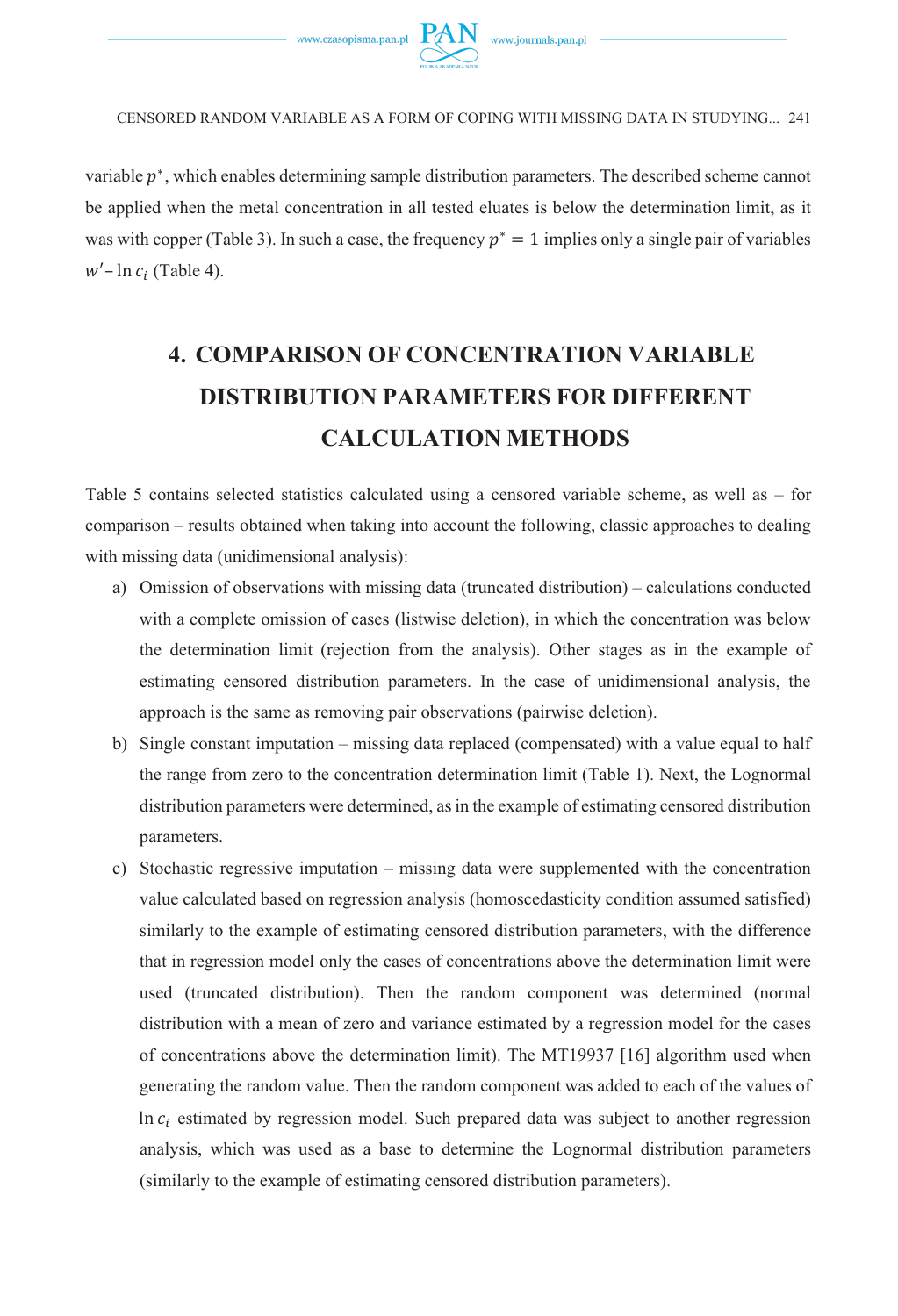

|                                                                                                                   | Zn                            |        | C <sub>d</sub>        |        | Cr     |                               |        |        |                   |
|-------------------------------------------------------------------------------------------------------------------|-------------------------------|--------|-----------------------|--------|--------|-------------------------------|--------|--------|-------------------|
| Heavy metal                                                                                                       | $\left[\text{mg/dm}^3\right]$ |        | [mg/dm <sup>3</sup> ] |        |        | $\left[\text{mg/dm}^3\right]$ |        |        |                   |
|                                                                                                                   | $Me[X]$ *                     | SD[X]  | Distribution          | Me[X]  |        | Distribution                  |        | SD[X]  | Distribution      |
|                                                                                                                   |                               |        | parameters            |        | SD[X]  | parameters                    | Me[X]  |        | parameters        |
| Distribution                                                                                                      |                               |        | $\mu$ = -4.7160       |        |        | $\mu = -4.4717$               |        |        | $\mu = -2.9853$   |
|                                                                                                                   | 0.0090                        | 0.0118 | $\sigma = 0.8045$     | 0.0114 | 0.0146 | $\sigma = 0.7914$             | 0.0505 | 0.0225 | $\sigma = 0.3953$ |
| censoring                                                                                                         |                               |        | $R^{2**} = 0.9621$    |        |        | $R^2 = 0.9521$                |        |        | $R^2 = 0.9866$    |
| Distribution                                                                                                      |                               |        | $\mu = -3.8495$       |        |        | $\mu = -3.8255$               |        |        | $\mu$ = -2.9206   |
| cutting                                                                                                           | 0.0213                        | 0.0010 | $\sigma = 0.4117$     | 0.0218 | 0.0120 | $\sigma = 0.4655$             | 0.0539 | 0.0198 | $\sigma = 0.3377$ |
|                                                                                                                   |                               |        | $R^2 = 0.9473$        |        |        | $R^2 = 0.9449$                |        |        | $R^2 = 0.9579$    |
| Single constant                                                                                                   |                               |        | $\mu = -4.8103$       |        |        | $\mu$ = -4.5852               |        |        | $\mu = -3.0284$   |
| imputation                                                                                                        | 0.0081                        | 0.0067 | $\sigma = 0.6145$     | 0.0102 | 0.0113 | $\sigma = 0.7355$             | 0.0484 | 0.0270 | $\sigma = 0.4718$ |
|                                                                                                                   |                               |        | $R^2 = 0.6908$        |        |        | $R^2 = 0.8034$                |        |        | $R^2 = 0.9256$    |
| Stochastic                                                                                                        |                               |        | $\mu = -3.9962$       |        |        | $\mu = -4.0190$               |        |        | $\mu$ = -2.9725   |
| regressive                                                                                                        | 0.0184                        | 0.0069 | $\sigma = 0.3420$     | 0.0180 | 0.0088 | $\sigma = 0.4287$             | 0.0512 | 0.0210 | $\sigma = 0.3705$ |
| imputation                                                                                                        |                               |        | $R^2 = 0.9680$        |        |        | $R^2 = 0.9628$                |        |        | $R^2 = 0.9796$    |
| * The Lognormal distribution (with positive skewness) density function is asymmetric. Hence, a median is a better |                               |        |                       |        |        |                               |        |        |                   |
| measure for the central tendency within such a distribution than the arithmetic mean [12].                        |                               |        |                       |        |        |                               |        |        |                   |
| ** Matching of the theoretical distribution function regression model with the results.                           |                               |        |                       |        |        |                               |        |        |                   |

#### Table 5 Comparison of computational approaches

Figure 3 compares the theoretical distribution function of zinc concentration distribution with empirical data for the applied computational approaches.

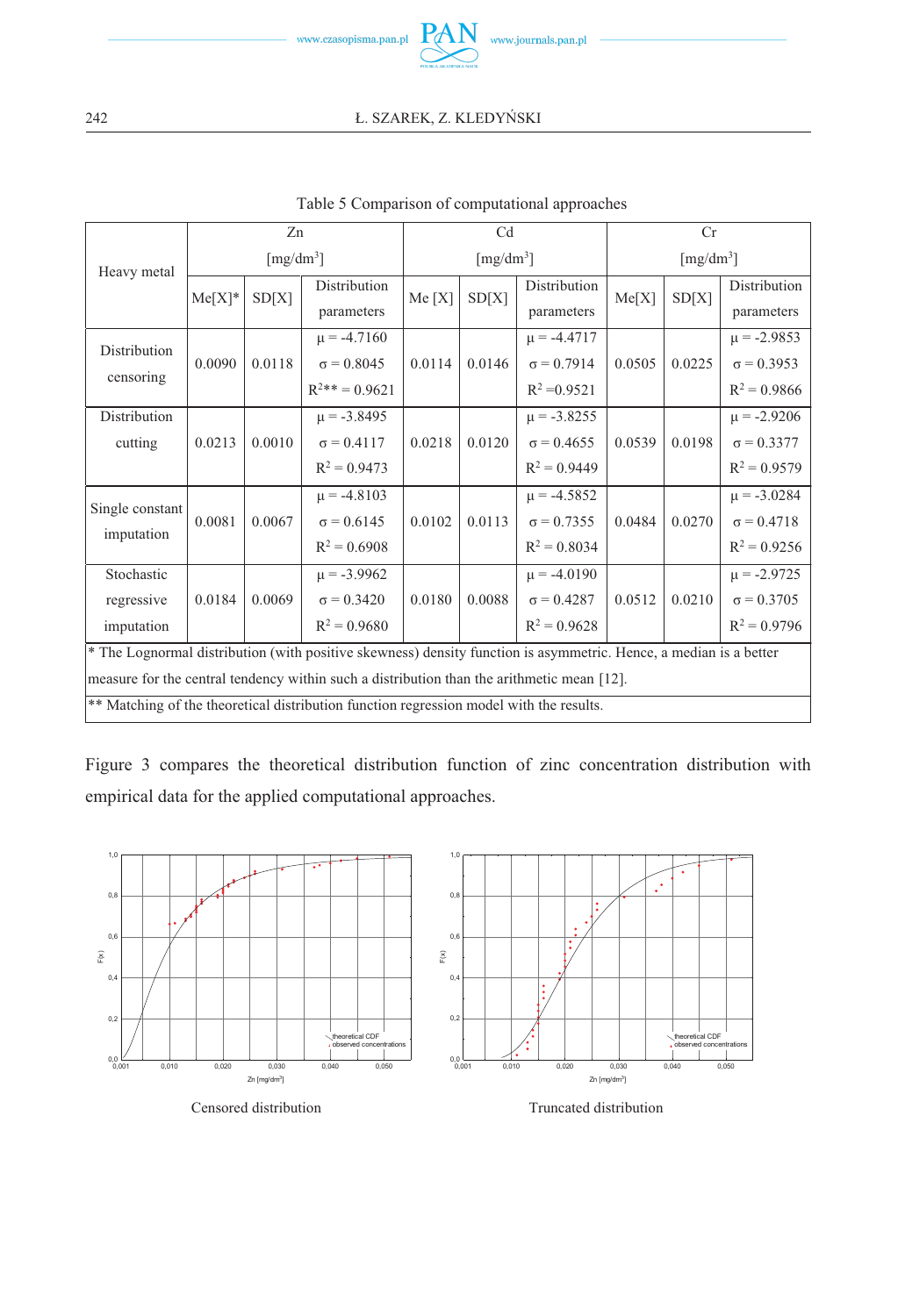





The analysis of values listed in Table 5 and Figure 3 indicates that the case of rejecting results characterized by a concentration below the determination level (truncated distribution), thus, omitting such data in the regression model, leads to the loss of a certain amount of information on the continuous variable, the greater the more cases omitted. This results in the inference process omitting the non-random cause of missing data occurrence, hence, impacts the form of the variable distribution. In the case in question, this procedure artificially inflates the median, while simultaneously deflating the variance, which can clearly lead to incorrect conclusions. However, matching the observed results with the theoretical (truncated) distribution (fitting technique) is significantly good ( $R^2 = 0.9473$ ).

Imputation is an alternative to removing missing data. The easiest way would be to replace nonobserved variable sections with an average value [5], however, in this case this would not make sense, since a part of the lost information would be replaced with data obtained from a truncated distribution, which significantly inflates the central measure of concentration. In the light of the above, imputation was performed using a value equal to half the interval from zero to the determination limit (different for each metal). The outcome of this operation was (Table 5) a lower value of the median and standard deviation relative to censored distribution, which could itself indicate the approach correctness, but for the analysis of Figure 3 and the statistic  $R^2$  (Table 5), which points to a much worse fit of the results to the theoretical distribution. The method, which seemingly maintains more information (does not reject missing data cases), in practice also leads to biased estimated parameters.

Stochastic regressive imputation is a more complex form of replacing missing data. In the case of the discussed example, owing to the adoption of this approach, the outcome was the best fit of "empirical" data to the theoretical distribution function (Table 5), however, this results from the deterministic (to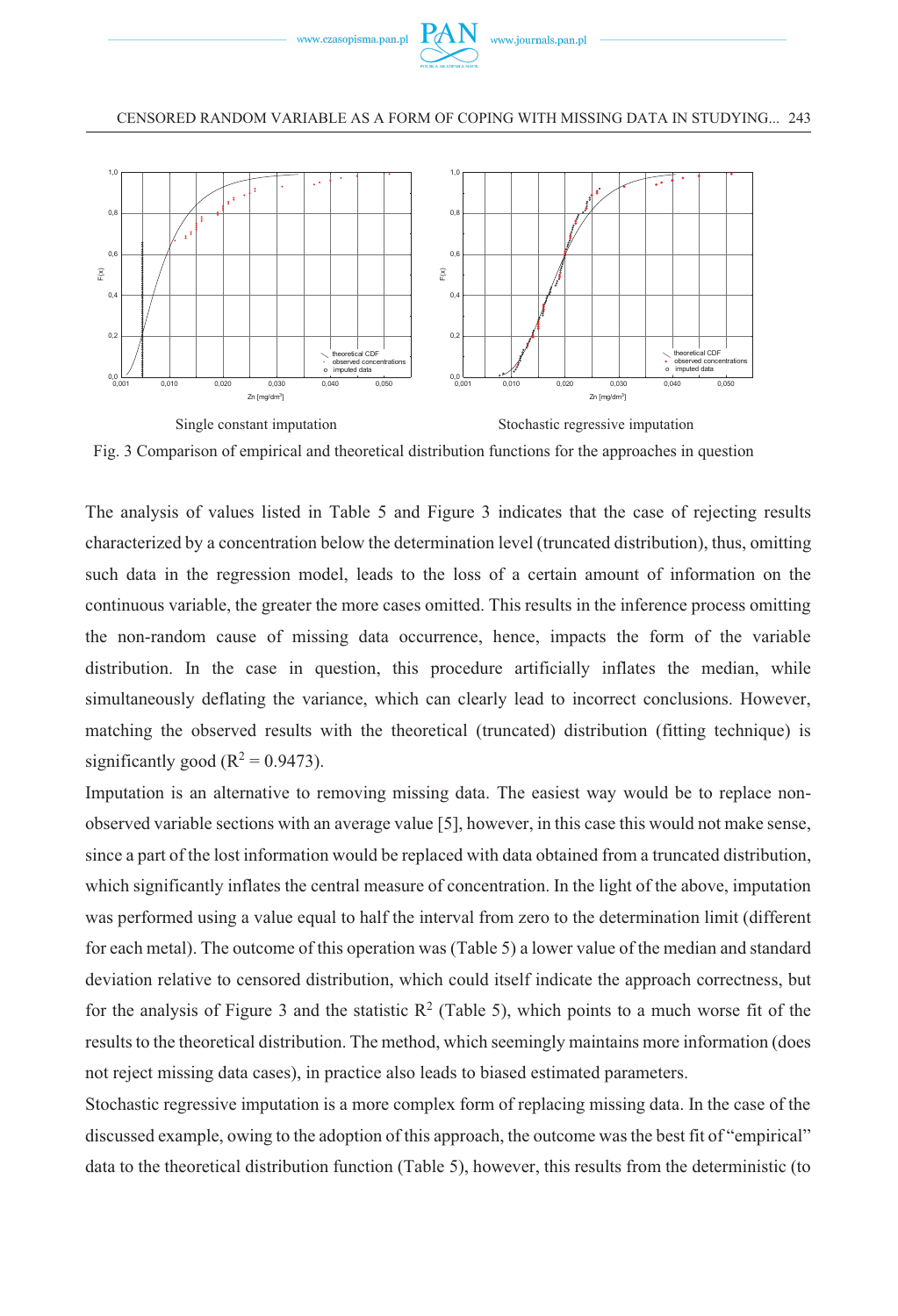#### **Ł. SZAREK, Z. KLEDYŃSKI**

a certain extent) nature of determining the central measure, which also leads to lowering of the variance, hence, more results below the determination limit. Smaller differences between the statistics, relative to distribution censoring, were observed along with a decrease in the number of results below the determination limit.

The stochastic regressive imputation, which is considered to be one of the most effective classic methods of dealing with missing data [3], is characterized by a greater workload relative to distribution censoring, as well as it is still based on truncated distribution, which modifies the variable distribution form (e.g. variance reduction).

The analysis results confirm the missing data generating mechanism of the MNAR type.

## **5. SUMMARY AND CONCLUSIONS**

The presented classic approaches to dealing with missing data (distribution truncation, single constant imputation and stochastic regressive imputation) in studying the leachability of heavy metals from a hardening slurry (MNAR mechanism for generating missing data) do not provide satisfactory results. Dealing with a non-observed section of variables is not intended to replace the missing values (especially in natural or technical sciences), but rather to improve the estimation of population parameters [3], which literally implements the censored random variable scheme. The information lost due to missing data are partially recovered in the form of frequencies  $p^*$  (missing data incidence frequencies), which is why it is not necessary to replace missing data with imputed values. This procedure does not modify the variable distribution form, which is why it ensures the objective and efficient (no variance reduction) estimation of distribution parameters within studies affected by certain restrictions of technical or physical nature, with a relatively low workload. In order to utilize it, it is necessary to know the frequency of missing data incidence and their cause, whereas the knowledge of the population distribution type, though not required, will have a beneficial impact on the estimation quality. Furthermore, this method is simple to implement and does not require specialized software. It can be briefly described in four steps:

- 1. Analysing the cause behind the missing data and calculating their incidence frequency (*p\** ).
- 2. Appropriate arrangement of data (also  $p^*$ ) and assigning them to empirical distribution function values (taking into account the type of the variable theoretical distribution).
- 3. Assigning Critical values of a standardized normal random variable values to empirical distribution function values.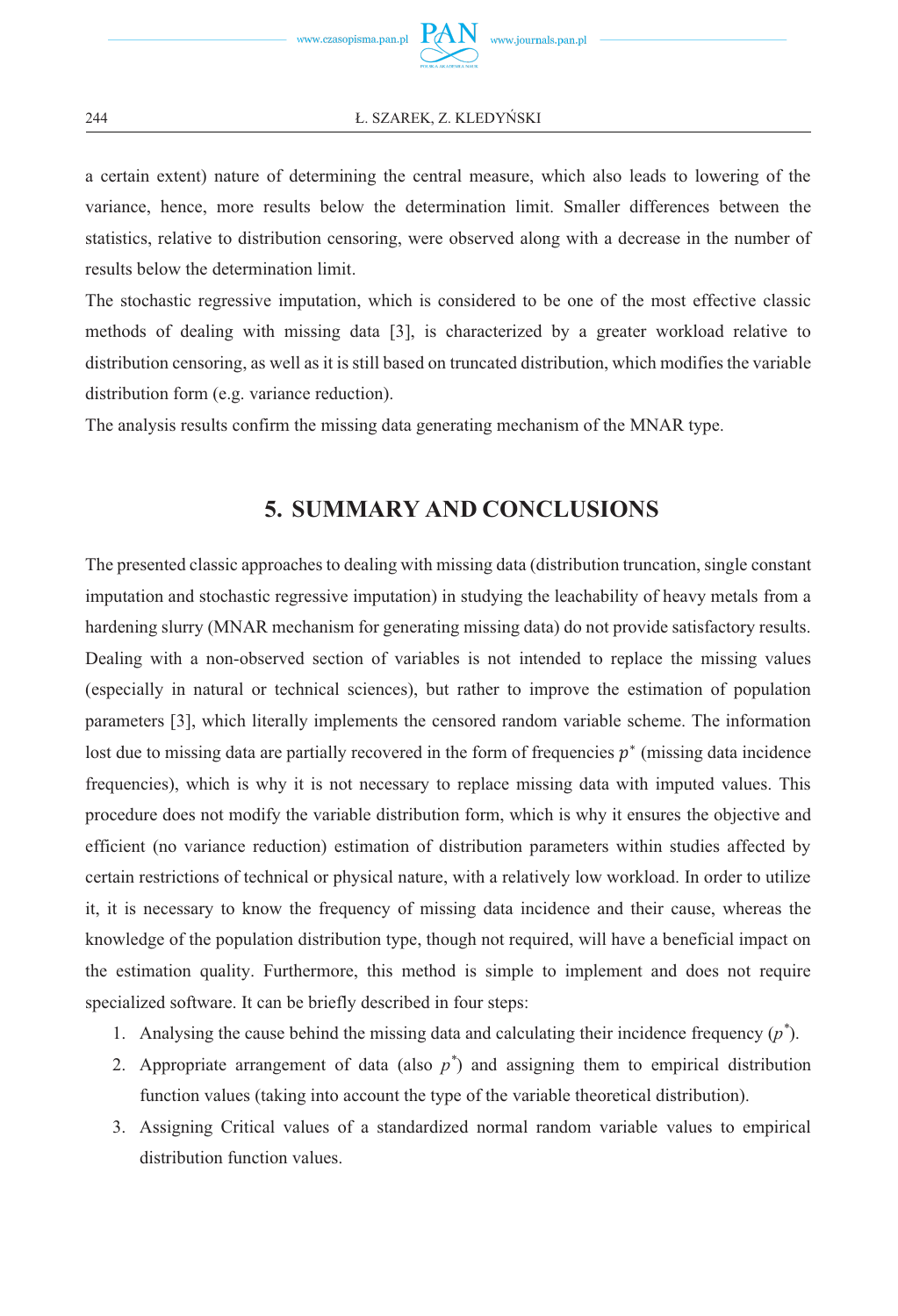4. Regression analysis and calculating censored variable distribution parameters.

The datasets generated during and/or analysed during the current study are available in the Attachment 1.

#### **ACKNOWLEDGEMENTS**

Funding: This research was supported by the Strategic Research Project of the Warsaw University of Technology "Circular Economy" and the Dean of the Faculty of Building Services, Hydro and Environmental Engineering of the Warsaw University of Technology [grant number 504/02644 titled Leaching of heavy metals from hardening slurries based on fly ash from thermal treatment of sewage sludge].

#### **REFERENCES**

- 1. D. B. Rubin, "Inference and missing data," Biometrika, vol. 63, no. 3, pp. 581–592, 1976.
- 2. J. W. Graham, "Missing data analysis: Making it work in the real world," Annual review of psychology, vol. 60, pp. 549–576, 2009.
- 3. J. W. Graham, P. E. Cumsille, A. E. Shevock, "Methods for handling missing data," Handbook of Psychology, Second Edition, vol. 2, pp. 109–138, 2012.
- 4. R. J. A. Little, D. B. Rubin, Statistical analysis with missing data, vol. 793. John Wiley & Sons, pp. 581–592, 2019.
- 5. A. Pokropek, "Wybrane statystyczne metody radzenia sobie z brakami danych," Polskie Forum Psychologiczne, vol. 23, no. 2, pp. 291–310, 2018.
- 6. C. K. Enders, Applied missing data analysis. Guilford press, 2010.
- 7. A. Hald, "Statistical theory with engineering applications," 1952.
- 8. E. L. Korn, "Censoring distributions as a measure of follow‐up in survival analysis," Statistics in medicine, vol. 5, no. 3, pp. 255–260, 1986.
- 9.K. Hamada, N. Takayama, "Censored income distributions and the measurement of poverty," Bulletin of the International Statistical Institute, vol. 47, pp. 617–630, 1977.
- 10.Z. Kledyński, Integracja i współzależność wybranych kryteriów oceny wodoszczelności betonu. Wydawnictwa Politechniki Warszawskiej, 1993.
- 11. A. C. Cohen, "Simplified estimators for the normal distribution when samples are singly censored or truncated," Technometrics, vol. 1, no. 3, pp. 217–237, 1959.
- 12. J. Maksymiuk, F. Wohlmuth, Metody statystyczne w inżynierii elektrotechnicznej, Wyd. 2, Po. Warszawa: Wydawnictwo Politechniki Warszawskiej, 1984.
- 13. J. R. Benjamin, C. A. Cornell, Rachunek prawdopodobieństwa, statystyka matematyczna i teoria decyzji dla inżynierów. Wydawnictwa Naukowo-Techniczne, 1977.
- 14. Ł. Szarek, "Leachability of heavy metals from hardening slurries with the addition of fly ashes from thermal treatment of municipal sewage sludge," Warsaw Univeristy of Technology, 2019.
- 15. W. Oktaba, "Elementy statystyki matematycznej i metodyka do wiadczalnictwa," PWN, Warszawa (in Polish), 1980.
- 16. M. Matsumoto, T. Nishimura, "Mersenne twister: a 623-dimensionally equidistributed uniform pseudo-random number generator," ACM Transactions on Modeling and Computer Simulation (TOMACS), vol. 8, no. 1, pp. 3– 30, 1998.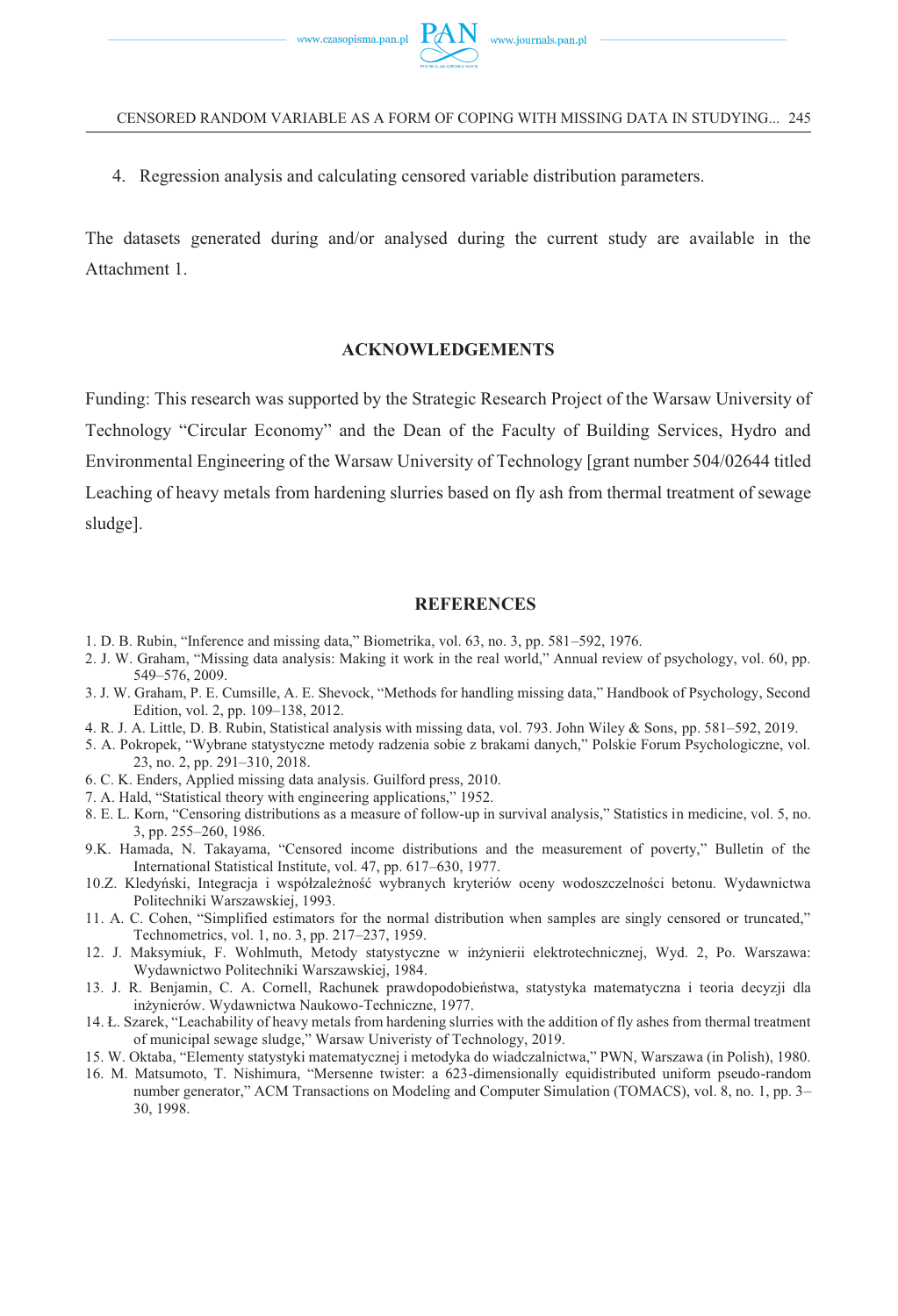

#### **LIST OF FIGURES AND TABLES:**

Fig. 1. Compared approaches towards estimating the theoretical distribution of a censored variable. Truncated distribution (1); censored distribution (left-side censoring) observed section (2), non-observed section (3); theoretical distribution of the total population  $(2+3)$ 

Rys. 1. Porównanie podejść estymowania rozkładu teoretycznego zmiennej mieszanej. Rozkład ucięty (1); rozkład mieszany (cenzurowany lewostronnie) część obserwowana (2), część nieobserwowana (3); rozkład teoretyczny całej populacji (2+3)

Fig. 2. Histogram for the empirical and expected distributions of lead concentrations in all eluate fractions Rys. 2. Histogram rozkładu empirycznego i oczekiwanego dla stężenia ołowiu we wszystkich frakcjach eluatów ( $\alpha$  = 0.05;  $\chi^2$ <sub>α</sub> = 5.991465)

Fig. 3. Comparison of empirical and theoretical distribution functions for the approaches in question

Rys. 3. Porównanie dystrybuant empirycznych z teoretycznymi dla rozpatrywanych podejść

- Tab. 1. Method's determination limits and values adopted for imputation
- Tab. 1. Granice oznaczalności metody oraz wartości przyjęte przy imputacji
- Tab. 2. Distribution parameters and selected lead concentration statistics
- Tab. 2. Parametry rozkłady i wybrane statystyki stężenia ołowiu
- Tab. 3 Sizes and frequencies of analysed heavy metal concentration below determination limit
- Tab. 3. Liczności oraz częstości analizowanego stężenia metali ciężkich poniżej granicy oznaczalności
- Tab. 4. Summary of analysis results for the regression between variables  $w'$  and  $\ln c_i$
- Tab. 4. Zestawienie wyników analizy regresji między zmiennymi  $w'$  i ln  $c_i$

Tab. 5. Comparison of computational approaches

Tab. 5. Porównanie podejść obliczeniowych

## **ZMIENNA MIESZANA LOSOWA JAKO FORMA RADZENIA SOBIE Z BRAKAMI DANYCH W BADANIU WYMYWALNOŚCI METALI CIĘŻKICH Z ZAWIESINY TWARDNIEJĄCEJ**

Słowa kluczowe: *braki danych; cenzurowana zmienna losowa; rozkład cenzurowany; metale ciężkie; wymywalność;*

#### **STRESZCZENIE:**

Braki danych w tablicach wyników badań mogą w znaczący sposób wpływać na jakość analizy, szczególnie w naukach technicznych, gdzie mechanizm generujący braki danych często jest nielosowy, a ich występowanie zależy od części nieobserwowanej badanych zmiennych. W takich przypadkach zastosowanie nieodpowiedniej metody radzenia sobie z brakami danych prowadzi do obciążenia estymowanych parametrów rozkładu.